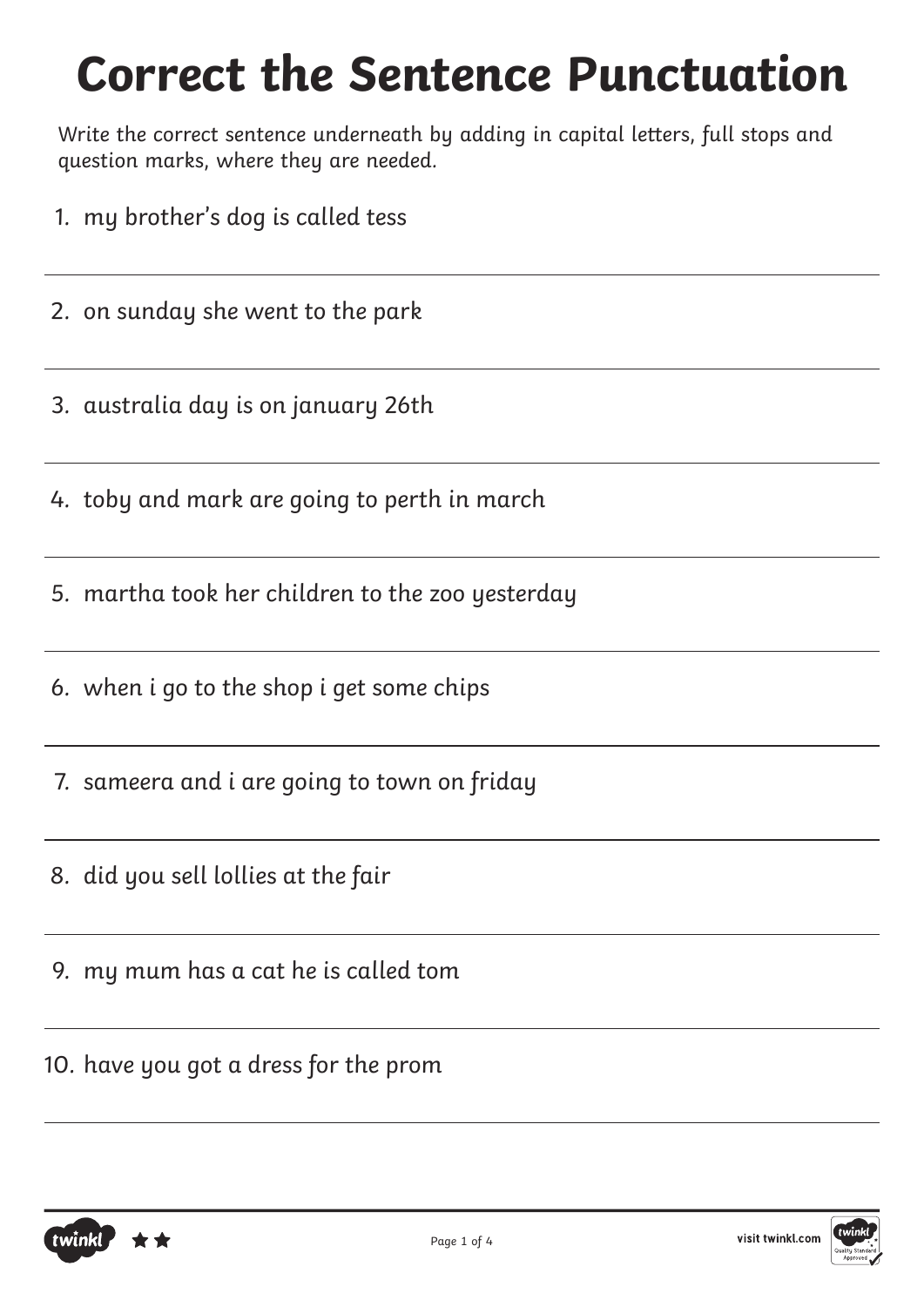# **Correct the Sentence Punctuation**

Write the correct sentence underneath by adding in capital letters, full stops and question marks, where they are needed.

1. one warm sunny day jessica and lilly went to the zoo when they arrived they visted the monkeys

2. i like the zoo said jessica lilly looked up and saw a monkey had stolen her lunchbox

3. do we have any money to buy more food asked jessica

4. lilly replied no now we dont have anything for lunch

5. don't worry girls a voice called from behind them it was the zookeeper who was holding their lunchbox with a big smile on his face



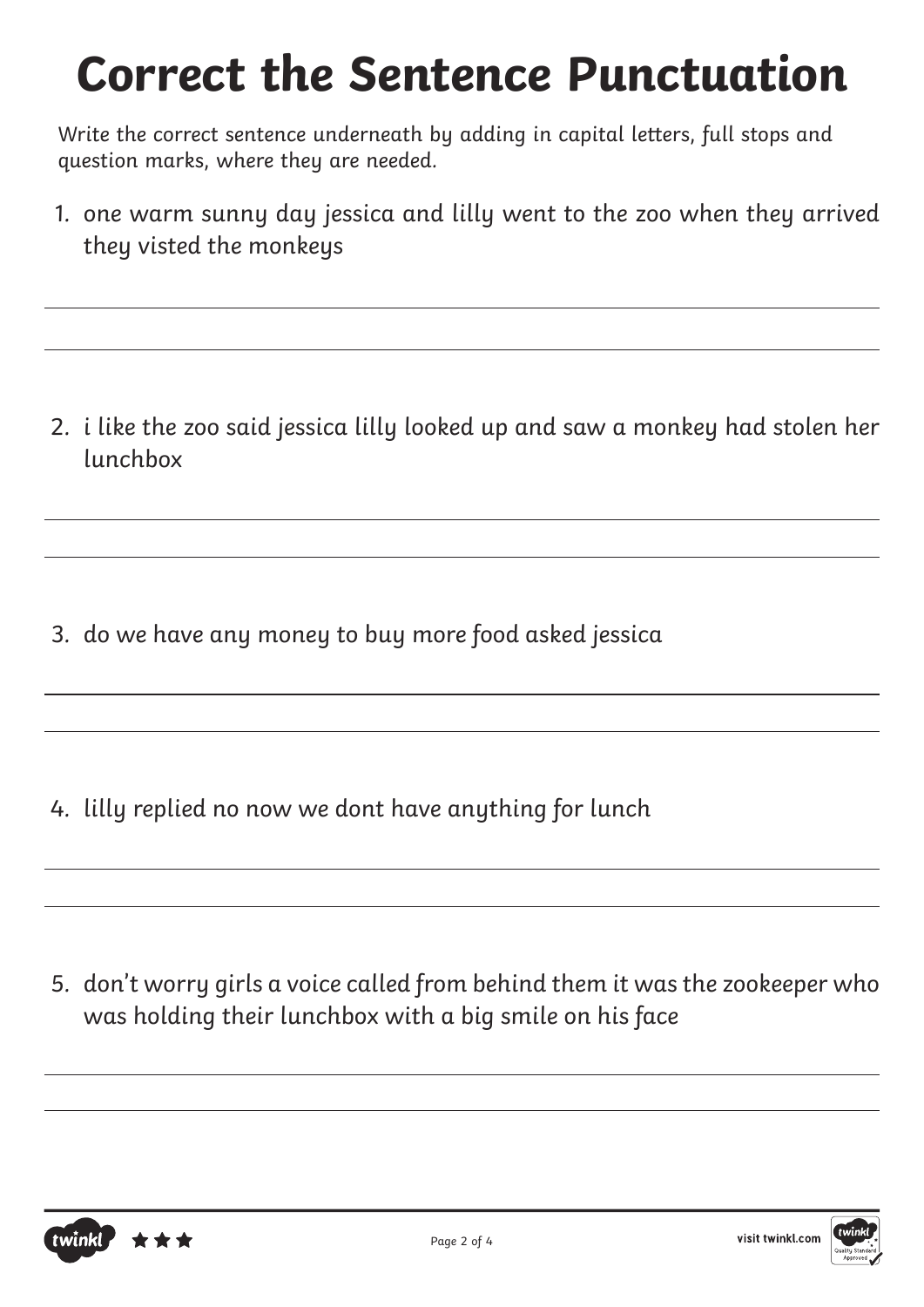# Correct the Sentence Punctuation **Answers**

Write the correct sentence underneath by adding in capital letters, full stops and question marks, where they are needed.

1. my brother's dog is called tess

#### **My brother's dog is called Tess.**

2. on sunday she went to the park

#### **On Sunday, she went to the park.**

3. australia day is on january 26th

#### **Australia Day is on January 26th.**

4. toby and mark are going to perth in march

#### **Toby and Mark are going to Perth in March.**

5. martha took her children to the zoo yesterday

#### **Martha took her children to the zoo yesterday.**

6. when i go to the shop i get some chips

# **When I go to the shop, I get some chips.**

7. sameera and i are going to town on friday

# **Sameera and I are going to town on Friday.**

8. did you sell lollies at the fair

# **Did you sell lollies at the fair?**

9. my mum has a cat he is called tom

# **My mum has a cat, he is called Tom.**

10. have you got a dress for the prom

# **Have you got a dress for the prom?**